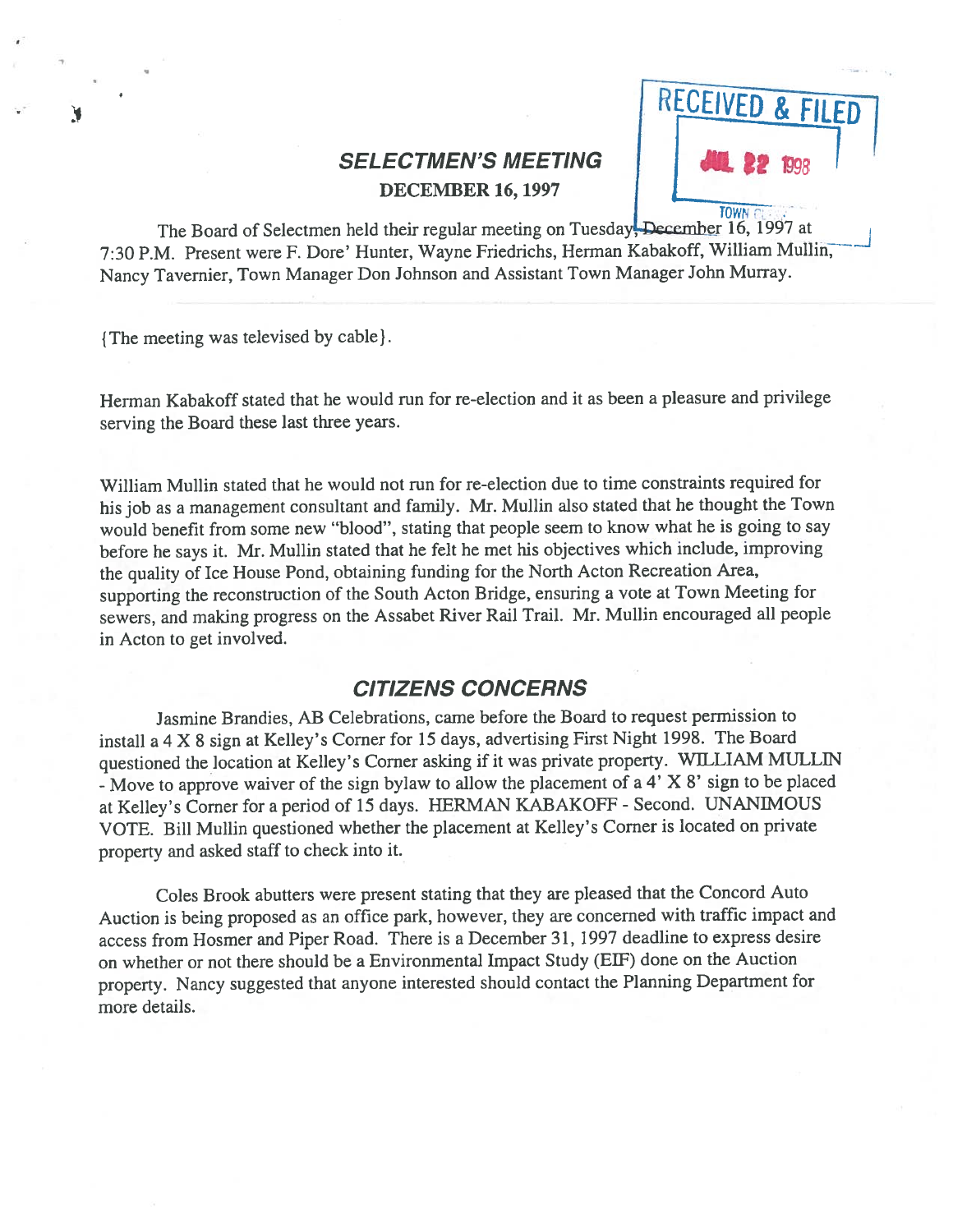### PUBLIC HEARINGS AND APPOINTMENTS

### BOSTON EDISON LEDGE ROCK WAY

WILLIAM MULLIN - Move to approve. HERMAN KABAKOFF - Second. UNANIMOUS VOTE.

### STEVEN ST. ONGE COMMON VICTUALLER LICENSE 5 SPRUCE STREET

WILLIAM MULLIN - Move to approve Common Victualler License to replace the current license (Phillips Coffee Emporium) located at <sup>5</sup> Spruce Street to Steven St. Onge. HERMAN KABAKOFF - Second. UNANIMOUS VOTE.

### CONCORD ACTON SQUASH CLUB SITE PLAN #11/7/97 - 359 29 KNOX TRAIL

The Concord Acton Squash club located at <sup>29</sup> Knox Trail, is proposing international squas<sup>h</sup> courts. The area is located in the General Industrial District and approvals from various departments have been obtained. WAYNE FRIEDRICHS - Move to take site plan #11/7/97 -359 under advisement. NANCY TAVERNIER -Second. UNANIMOUS VOTE.

### DAVID BLACK BOARD OF APPEALS INTERVIEW ALTERNATE

Mr. Black seeks an Alternate position on the Board of Appeals. Mr. Black stated that he has lived in Acton for seven years and decided that he would like to <sup>g</sup>ive something back to the community. Bill Mullin told Mr. Black that this Board has the potential of being tense and asked Mr. Black how he would handle that type of situation. Mr. Black stated that he would look at individual requests , ask specifics and be fair and impartial. WILLIAM MULLIN -Move to appoint Mr. David Black as an alternate member of the Board of Appeals with <sup>a</sup> term expiring June 30, 2000. WAYNE FRTEDRICHS - Second. UNANIMOUS VOTE.

## CARA VOUTSELAS BOARD OF APPEALS INTERVIEW ALTERNATE

Ms. Voutselas seeks an Alternate position on the Board of Appeals. Ms. Voutselas stated that she has time to volunteer. Ms. Voutselas attended one Board of Appeals meeting which was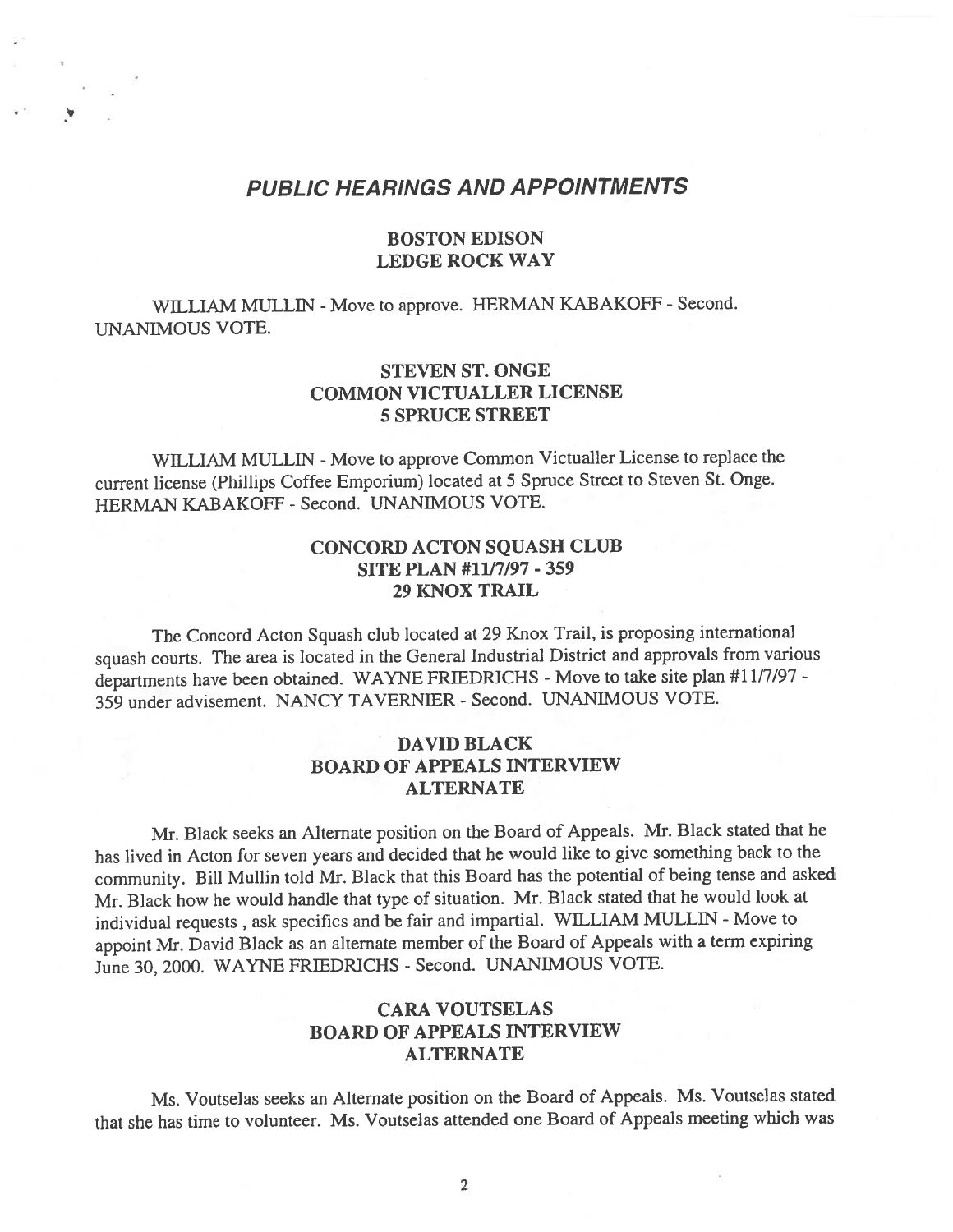continued, however, she was able to confer with the members. Ms. Voutselas is <sup>a</sup> lawyer, presenting only doing pro-bono work and raising <sup>a</sup> family. Ms. Voutselas stated that when <sup>p</sup>laced in <sup>a</sup> tense situation she would think of herself as the petitioner and also make <sup>a</sup> fair and impartial decision. HERMAN KABAKOFF- Move to appoint Ms. Cara Voutselas as an alternate member of the Board of Appeals with <sup>a</sup> term expiring June 30, 2000. WAYNE FRIEDRICHS - Second. UNANIMOUS VOTE.

HERMAN KABAKOFF - Move to enter executive session to discuss law enforcement matters and to come out to return to regular session. WAYNE FRIEDRICHS Second. ROLL CALL TAKEN - ALL AYES.

HERMAN KABAKOFF - Move to reenter regular session. WAYNE FRIEDRICHS - Second. UNANIMOUS VOTE.

### MAKAHA RESTAURANT LIQUOR LICENSE VIOLATION

It has come to the Board's attention that Makaha has transferred ownership of the business, changed the corporate makeup, and has filed an affidavit for the <sup>1998</sup> liquor license renewal which names <sup>a</sup> manager who is no longer involved as Manager or President. These changes have been made without receiving approva<sup>l</sup> from the Board of Selectmen and the Alcoholic Beverage Control Commission. Mr. Lim, Attorney for the Makaha, and the new manager Mr. Raymond Cheng were presen<sup>t</sup> to discuss these issues with the Board. Mr. Lim stated to the Board that he had advised his clients not to file the necessary paperwork and obtain the necessary approvals until after the renewal process. The Board informed Mr. Lim that it would have been <sup>a</sup> wise business decision to contact the Town prior to recommending this advise. Mr. Lim also indicated that another reason was due to the fact that <sup>a</sup> valid lease was not signed and finalized until recently and his client load did not allow him time to file paperwork until this month. There has been previous alcohol serving problems with the Makaha in the past, however, there have been no instances reported to the police in the last six (6) months. The Board asked Mr. Cheng to take an updated TIP class and also to provide staff with <sup>a</sup> written liquor serving policy(to be provided at scheduled January 6th public hearing).. WILLIAM MULLIN - Move to extend Makaha's 1997 liquor license until January 6, 1998. NANCY TAVERNIER - Second. UNANIMOUS VOTE.

### CATHERINE BELBIN TOWN CLERK SPECIAL ELECTION ISSUES

Ms. Belbin was presen<sup>t</sup> to discuss the laws regarding <sup>a</sup> special election. Ms. Belbin stated that if the Board of Selectmen vote at their next meeting, January 6, 1998 to hold <sup>a</sup> special election the earliest that election could be held is February 10, 1998. Also if an election is held the ballot question will never expire, however, Office of Campaign and Finance laws will kick in after the vote. The Office of Campaign and Finance will come out to Acton to conduct <sup>a</sup> seminar

3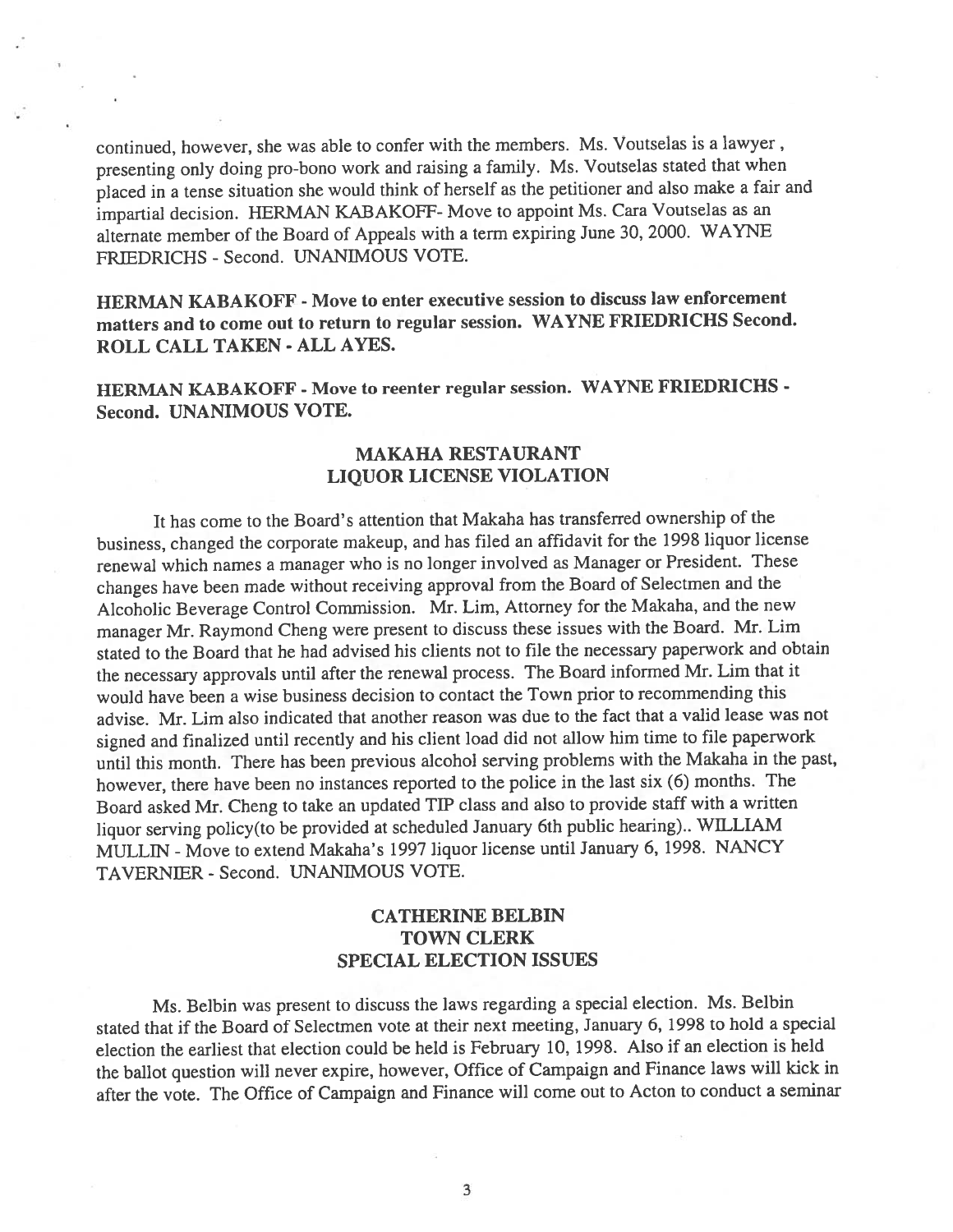for the School Committee, Finance Committee. Board of Selectmen and anyone else interested in attending.

### BUDGET PRESENTATION

Don Johnson, Town Manager, presented the Board with the propose<sup>d</sup> FY <sup>99</sup> Budget. Don stated that the purpose of local governmen<sup>t</sup> is to "serve the community, and make <sup>a</sup> difference." The town deals with daily issues which include: maintaining the infrastructure, care of the elderly, aid the injured, keep the peace, broaden the mind, preserve history, verify the quality, protect the health, assure safety, <sup>p</sup>lan for the future, honor the past, safeguard the environment, defend the freedom, nurture the young, strengthen the body, and soothe the mind.

New projects which have been approve<sup>d</sup> in the last three years will be affecting FY99 budget. These include <sup>a</sup> number of new staff positions, associated primarily with the Memorial Library.

The budget again this year has been presented in two volumes, Volume <sup>1</sup> includes the Budget Message, ALG Plan, Object Budget, Departmental Object Budget, Departmental Detail Budget, back-up materials and the Revolving and Enterprise Budgets. Volume II includes our multi-year program of new and replacement capital, and new personne<sup>l</sup> and new programs (all with backup).

The Priority List approac<sup>h</sup> has also been done this year as well. The Budget retreat this year produced <sup>a</sup> solid budget and draft list of priorities which have been used to prepare these recommendations.

ALG guidelines have been followed to prepare this budget. Salaries are propose<sup>d</sup> to be increased by <sup>a</sup> 3% COLA and steps if needed. Projections of the ALG and <sup>2001</sup> indicated that Operational Overrides will be needed to staff and equip the upcoming school expansion projects.

Free Cash is an important element to the Town's financial <sup>p</sup>lanning and consistently we have been able to maintain Free Cash in excess of the State's average and we have done this primarily through Municipal turnbacks.

New Growth predictions also influence the economic trends and the long range aspects. Acton is growing, however, most of the growth has been primarily residential. FY <sup>97</sup> Actual Revenues were only 0.6% over our projections of last year. We have also had to work with declining State Aide over the last few years. The ALG Plan includes the total estimated revenue levels of FY 99. The Tax Levy Revenues include the allowable <sup>2</sup> 1/2% increase, approve<sup>d</sup> Debt Exclusions, anticipated New Growth and Overlay. The propose<sup>d</sup> FY99 Municipal Appropriation is \$14,918,000 which is <sup>a</sup> 6.73% increase from FY98.

Staff will be prepare<sup>d</sup> to make <sup>a</sup> recommendation on the NESWC Fund Balance on January 6, <sup>1997</sup> and looks forward to the budget workshop scheduled for January 10th.

### SCHOOL BUILDING COMMITTEE PRESENTATION

Dr. Isa Zimmerman, Superintendent of Schools and School Committee member Nancy Banks were presen<sup>t</sup> to discuss the Elementary school building expansion. Dr. Zimmerman explained that enrollment is increasing which is causing space and maintenance problems. The

4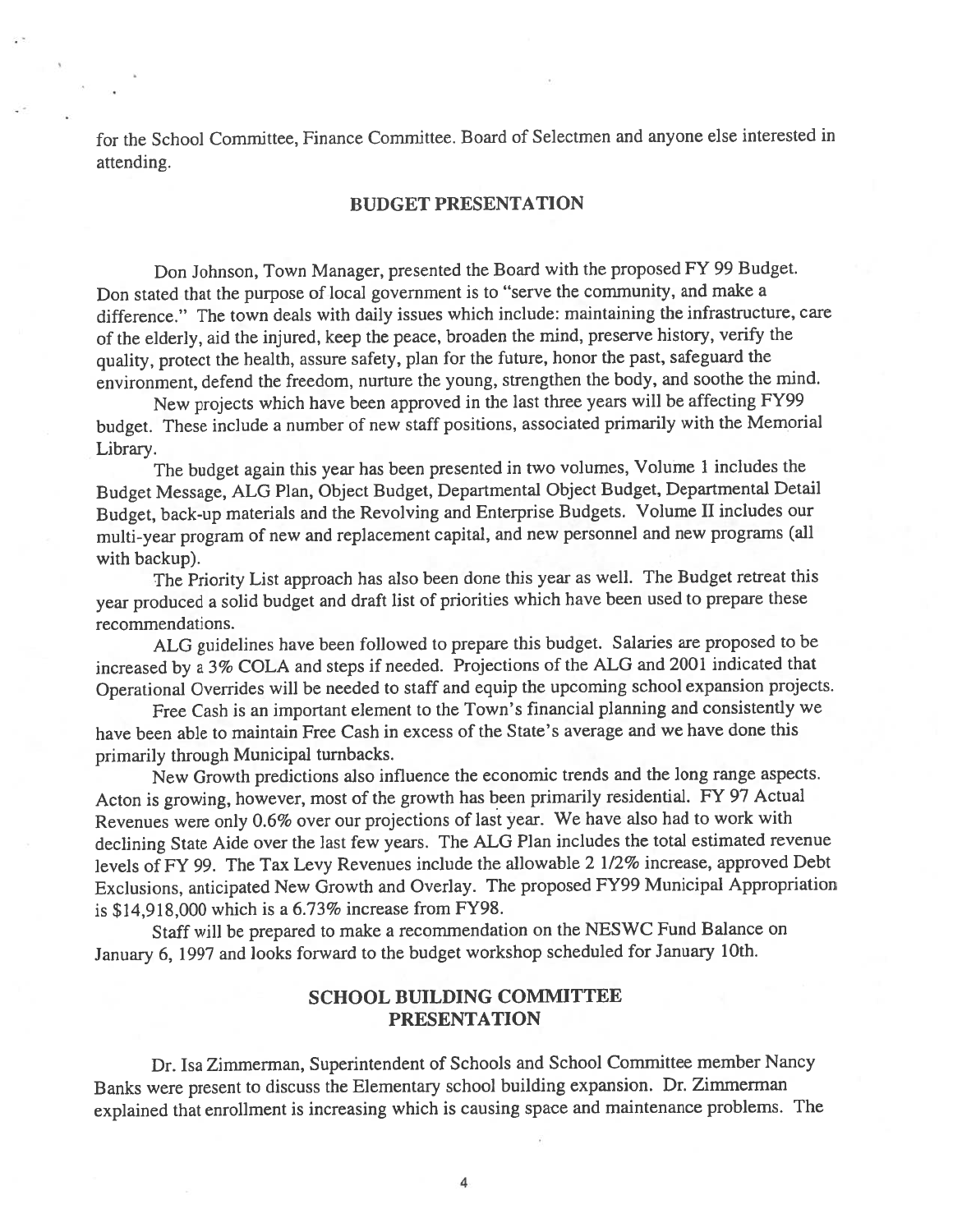Merriam School reopene<sup>d</sup> with approximately <sup>700</sup> students attending. <sup>A</sup> projection for the year <sup>2001</sup> estimates approximately 2,464 students and currently there is 2,371. There is currently <sup>a</sup> capacity classroom size of <sup>93</sup> with <sup>98</sup> sections and the propose<sup>d</sup> classroom size would be <sup>112</sup> with <sup>112</sup> sections. Currently, in some classrooms, the School Committee's policy regarding class size has been exceeded. The State will reimburse the Elementary School project 63% with the total projected cost being <sup>21</sup> million. Maintenance costs have been projected to decrease with the proposed new school/renovations. Twelve FTE professionals will also need to be hired. Taxpayers will be asked to absorb the capital costs of the project. The Board asked to see <sup>a</sup> breakdown of the estimates which have not been provided at this time.

The School Building Committee also suggested an organizational chart which states the following:

School Committee/School Administration (establishes & implements policy acts as Acton Town Manager) Building Committee (oversees wk, consults I with above) OMR- Project Manager (represents owner by contract works with Building Inspector) Clerk of Works (daily oversight of project)

Herman questioned the need for this many classrooms because he does not see that enrollment will increase as projected. Wayne asked for more information regarding the maintenance costs and questioned how some of the figures were arrived at. Wayne asked where the OMR draft is since we have already expended \$82,000. Dr. Zimmerman stated that one single repor<sup>t</sup> has not been received, however, the school has <sup>a</sup> three-ring binder full of materials that the Board can look at. Nancy Tavernier stated that she was disappointed that <sup>a</sup> detailed cost repor<sup>t</sup> has not been submitted. The school has projected that construction cost to be \$135/per square foot. The Board asked how this figure compares with other town's school projects. WILLIAM MULLIN - Move to pos<sup>t</sup> Special Town Meeting warrant (Article <sup>1</sup> -Local School Construction and Renovations). NANCY TAVERNIER - Second. UNANIMOUS VOTE. WILLIAM MULLIN -Move to recommend article. NANCY TAVERN1ER -Second. UNANIMOUS VOTE. The Board members discussed this last vote in depth. Dore and Bill are comfortable with the article, however, Herman, Nancy and Wayne all would like to see more detailed numbers.

Charlie Kadlec stated that the Board should be commended for their time and energy. Mr. Kadlec stated that if class size is so important then why hasn't it been made top priority and also feels that enrollment is not <sup>a</sup> big issue. Mr. Kadlec also stated that even if there is <sup>a</sup> new McCarthy Town School maintenance costs still exist.

Dore' stated that FINCOM also voted to recommend this evening.

# SELECTMEN'S BUSINESS

HERMAN KABAKOFF - Move to send recommendation that an ENF be done on the Concord Auto Auction property. NANCY TAVERNIER - Second. UNANIMOUS VOTE.

5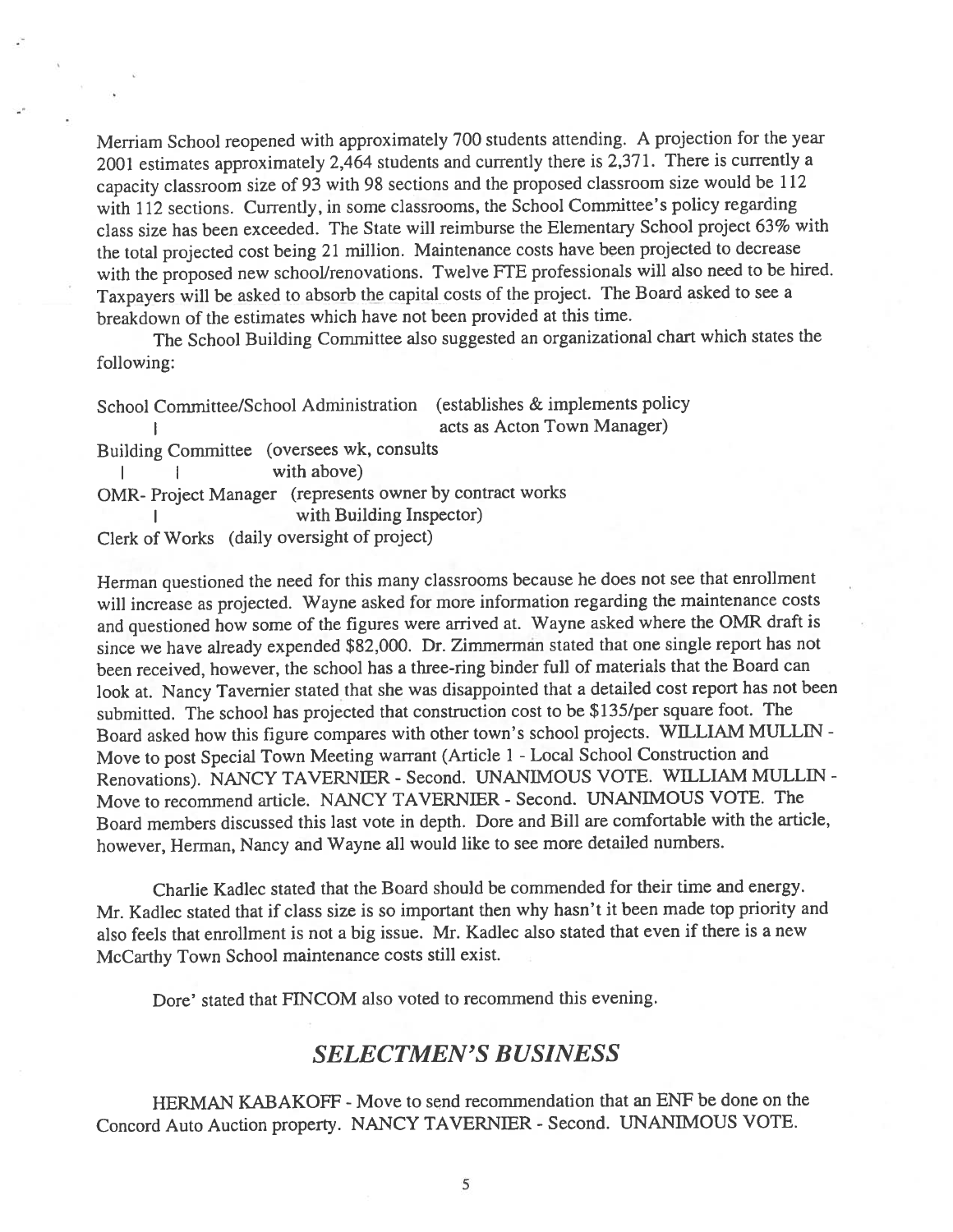# CONSENT A GENDA

WILLIAM MULLIN - Move to approve consent calendar as printed. WAYNE FRIEDRICHS - Second. UNANIMOUS VOTE.

## TOWN MANAGERS REPORT

### CENTRAL ARTERY CLAY

Don stated that the Town has been approached by the contractor of the Central Artery Tunnel indicating that clay was available. It was suggested that the clay should be moved at night so there will be less disruption. Tests were conducted on November 8, <sup>1997</sup> and December 6, 1997 with no problems from neighbors. WILLIAM MULLIN - Move to allow Town Manager to negotiate for clay. NANCY TAVERNIER - Second. UNANIMOUS VOTE.

#### STATE AID BORROWING

John alerted the Selectmen that he would need signatures from the Board before the end of the month for State Aid Borrowing.

The meeting adjourned at 11:00 PM.

 $Clerk$ 

 $7|z_1|$ 

Date

**Ball** 

Recording Secretary 12\_16\_97.DOC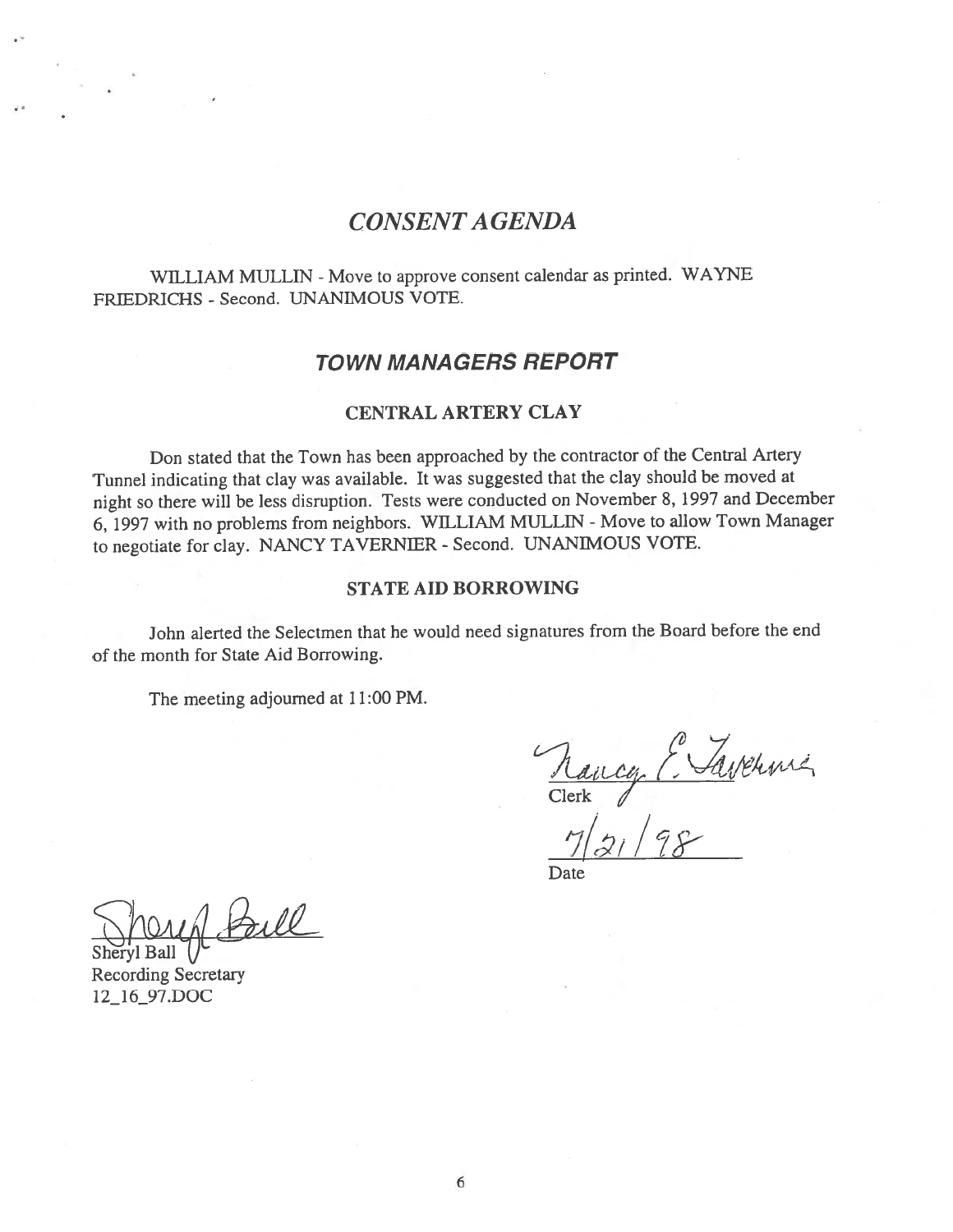December 12, 1997

TO Board of Selectmen

FROM: F. Dore' Hunter, Chairman

SUBJECT: Selectmen's Report

# AGENDA Room 204 DECEMBER 16, 1997 7:30 P.M.

## I. CITIZEN'S CONCERNS

## II. PUBLIC HEARINGS & APPOINTMENTS

- 1. 7:31 BOSTON EDISON LEDGE ROCK WAY Enclosed please find petition and staff comment for Board review.
- 2. 7:33 STEVEN ST. ONGE COMMON VICTULLER LICENSE 5 SPRUCE STREET -Enclosed <sup>p</sup>lease find application and staff comment for Board action.
- 3. 7:35 CONCORD ACTON SQUASH CLUB SITE PLAN #1117197-359 Enclosed please find staff comments for Board review.
- 4. 7:45 DAVID BLACK INTERVIEW FOR BOARD OF APPEALS ALTERNATE APPOINTMENT - Enclosed please find Mr. Black's Resource Sheet for Board action.
- 5. 7:55 CARA VOUTSELAS INTERVIEW FOR BOARD OF APPEALS ALTERNATE APPOINTMENT - Enclosed please find Ms. Voutselas's Resource Sheet and VCC minutes forwarding her to the Board's attention for Board action.
- 6. 8:00 MAKAHA RESTAURANT- LIQUOR LICENSE PUBLIC HEARING Enclosed please find materials regarding the renewal of the Alcoholic Beverage License for Board action.
- 7. 8:10 CATHY BELBIN, TOWN CLERK will be in to discuss Special Election issues.
- 8. 8:15 BUDGET PRESENTATION The Town Manager will present his recommended FY99 Budget to the Board.
- 9. 8:45 SCHOOL BUILDING COMMITTEE PRESENTATION.

## III. SELECTMEN'S BUSINESS

#### 10. OTHER

I